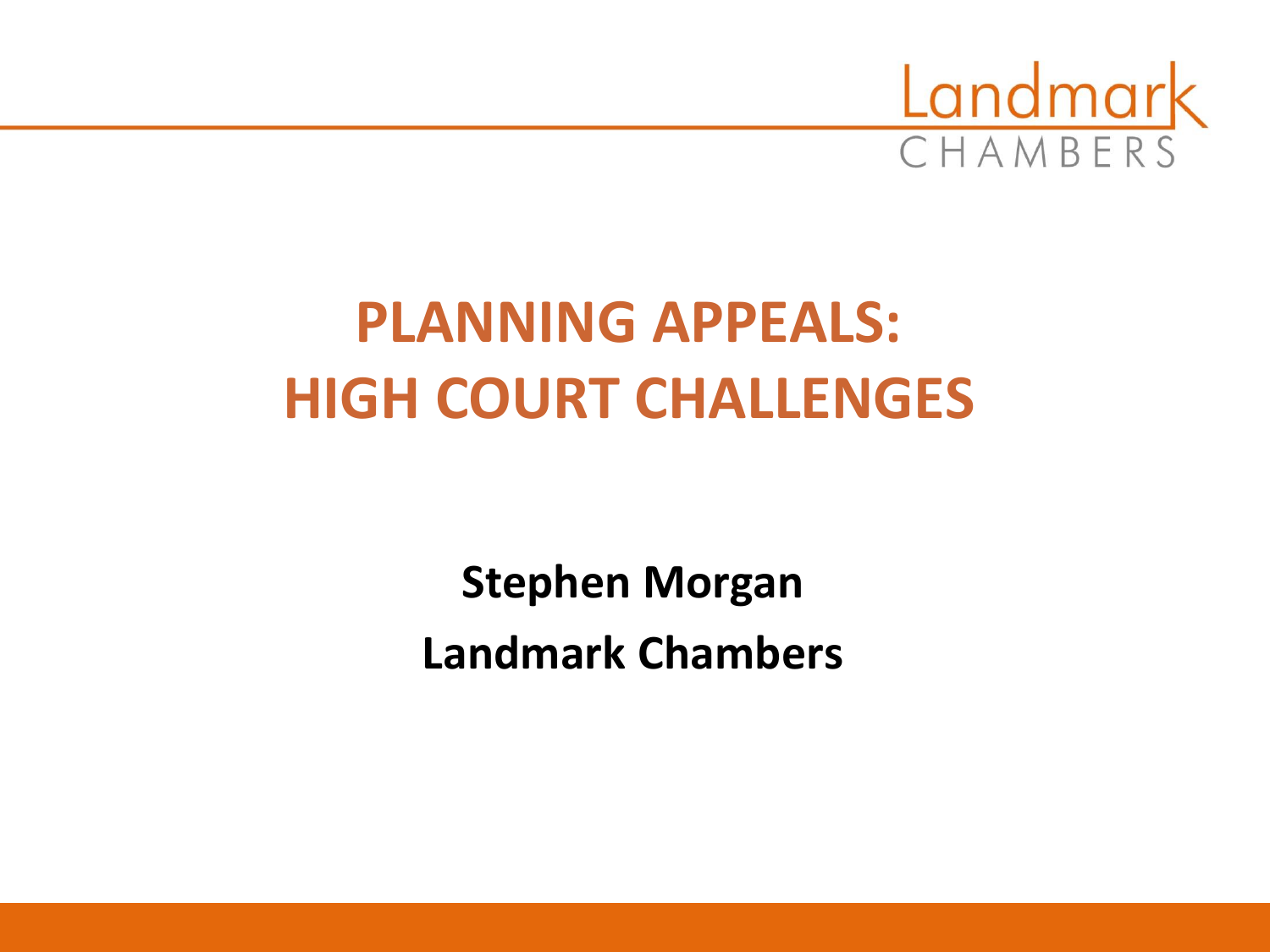#### **TOPICS**

- (1) The right to challenge an appeal decision
- (2) The scope of any challenge
- (3) Procedural requirements and costs
- (4) Appeals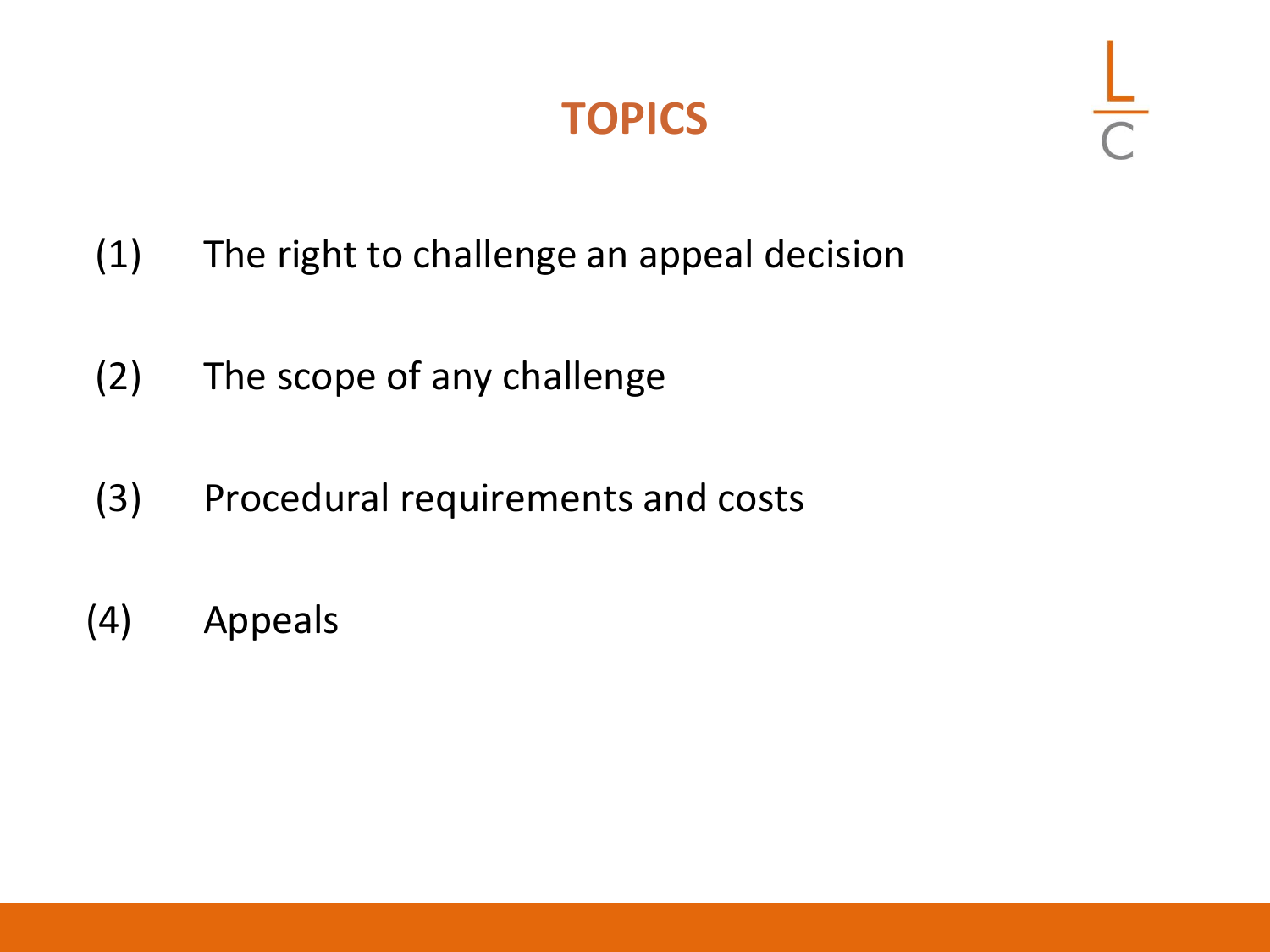# **(1) THE RIGHT TO CHALLENGE AN APPEAL DECISION**

- **S.288 of TCPA 1990** a claim under which can be made by a person aggrieved and is known as a planning statutory review and is very similar to JR. CPR Part 8 and PD 8C and PDs 54D & 54E.
- **Costs decision**: a person can now challenge a costs order under s. 288(1A) – separately from or together with a substantive claim
- Claims made in the **Planning Court** which started work in April 2014 and the jurisdiction of which is set out in Pt 54.21(2)(a) of the CPR. Don't forget potential categorisation as "**significant**".
- Need for **permission** since 26 October 2015 as for JR, on the papers initially with right to renew at an oral hearing.
- Filter system to remove **unarguable** cases. If claim is considered TWM (CPR r.23.12) the claimant not entitlement to reconsideration at a hearing – but there is a right of appeal, as returned to below.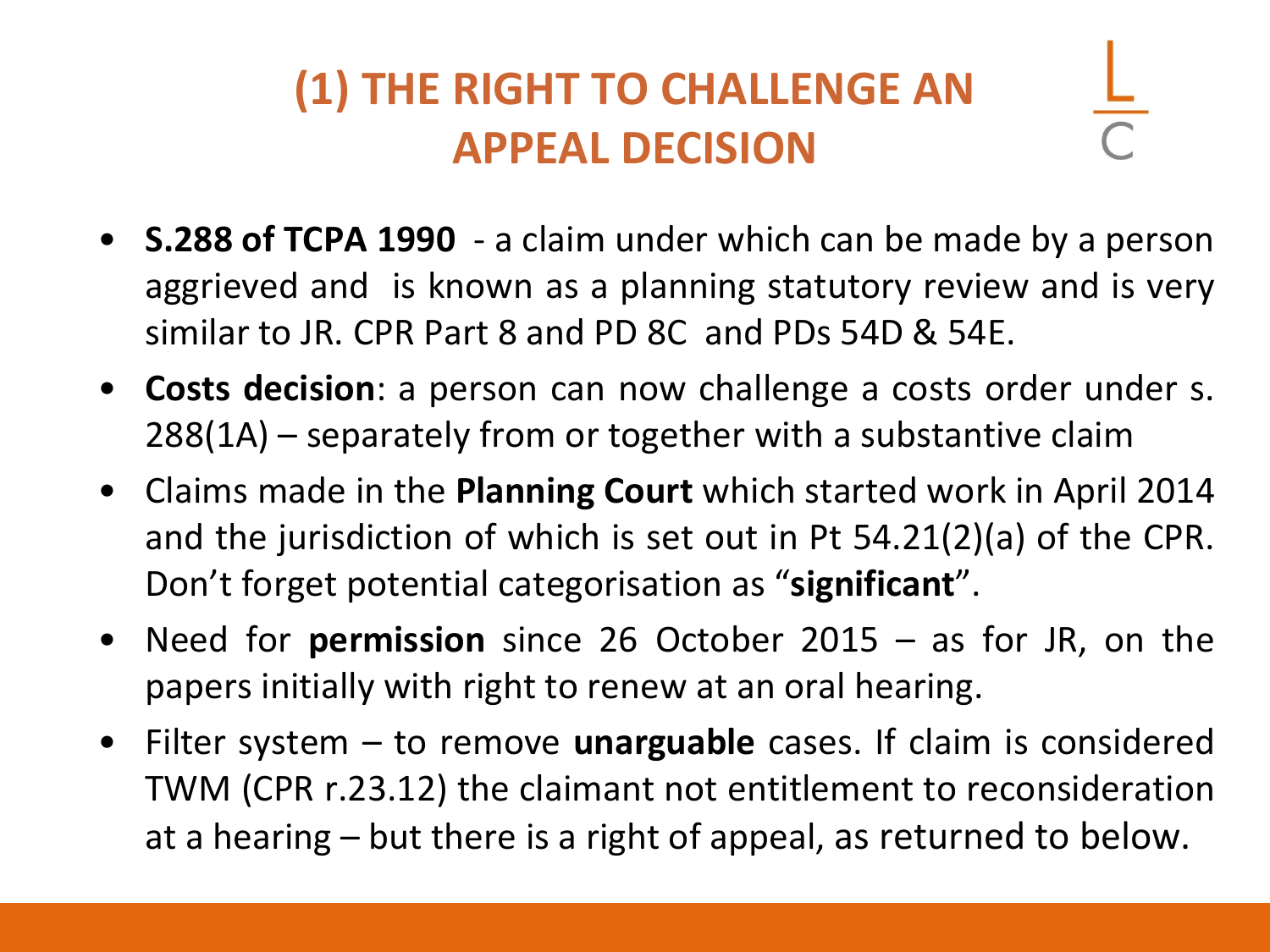### **(2) SCOPE OF ANY CHALLENGE: PRINCIPLES**

- The **golden rule** is of course that the planning merits of any decision are for the decision maker.
- A challenge is **not** a re-run of the planning merits: for the principles which apply see *R (oao of Bloor Homes) v SSCLG* [2014] EWHC 754 (Admin) at [19].
- This ( and the wording of the NPPF) has led to claimants employing more and more sophisticated and "nit-picking" arguments – "**Excessive legalism"** (*Barwood Strategic Land v East Staffordshire* [2017] EWCA Civ 893 per Lindblom LJ at [50]).
- A prime example of this is is of course found in Suffolk Coastal DC v *Hopkins Homes Ltd* [2017] UKSC 37 in the Supreme Court – see [22] – [26].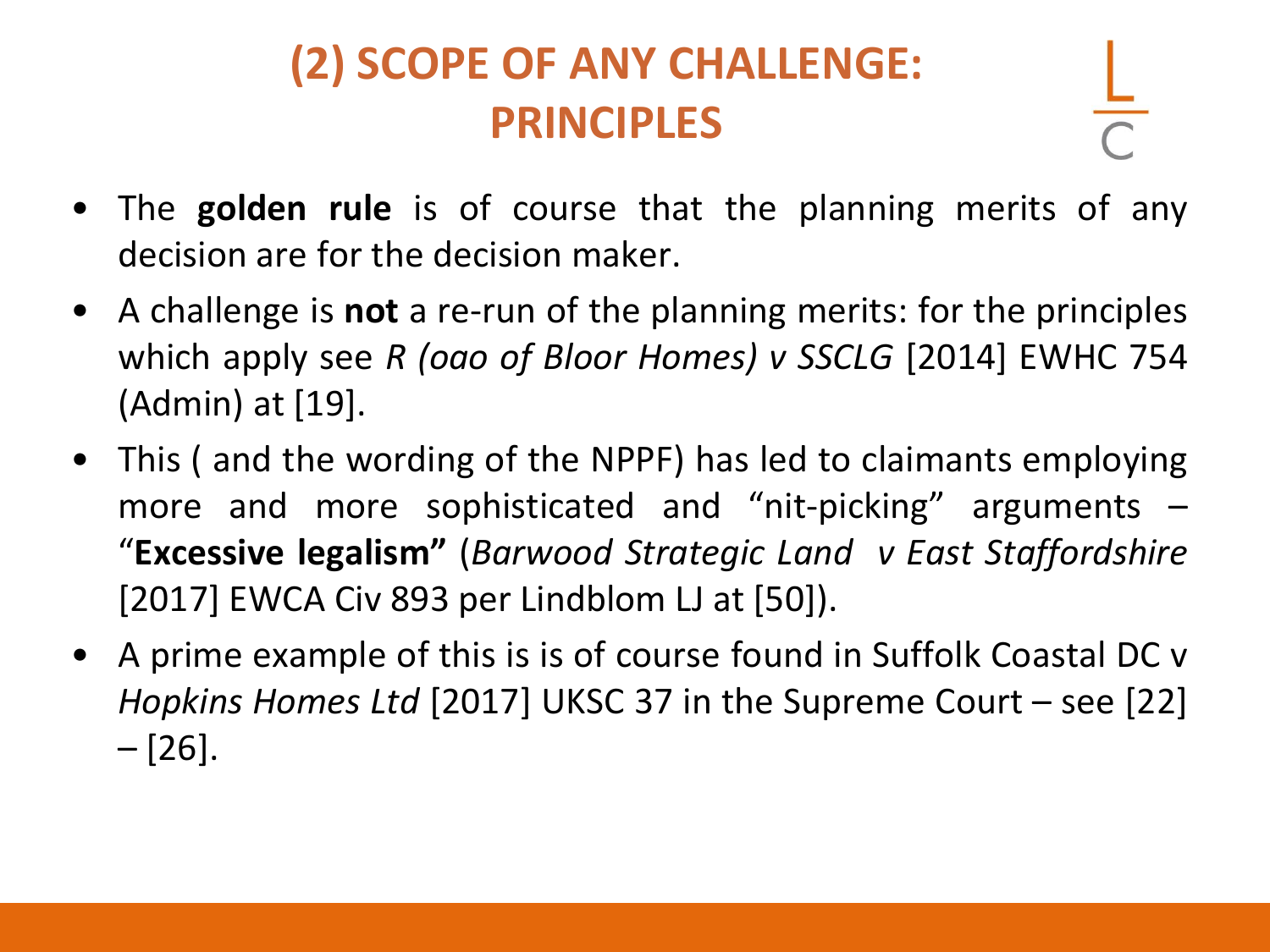# *Suffolk Coastal DC v Hopkins Homes Ltd.* **[2017] UKSC 37**

25 ………Even where there are disputes over interpretation, they may well **not be determinative** of the outcome. (As will appear, the present can be seen as such a case.) Furthermore, the courts should respect the expertise of the **specialist planning inspectors**, and start at least from the presumption that they will have understood the policy framework correctly. With the support and guidance of the Planning Inspectorate, they have primary responsibility for resolving disputes between planning authorities, developers and others, over the practical application of the policies, national or local

26. Recourse to the courts may sometimes be needed to resolve distinct issues of law, or to ensure consistency of interpretation in relation to specific policies, as in the *Tesco* case………the judges are entitled to **look to applicants**, seeking to rely on matters of planning policy in applications to quash planning decisions (at local or appellate level), to **distinguish clearly** between issues of interpretation of policy, appropriate for judicial analysis, and issues of judgement in the application of that policy; and not to elide the two.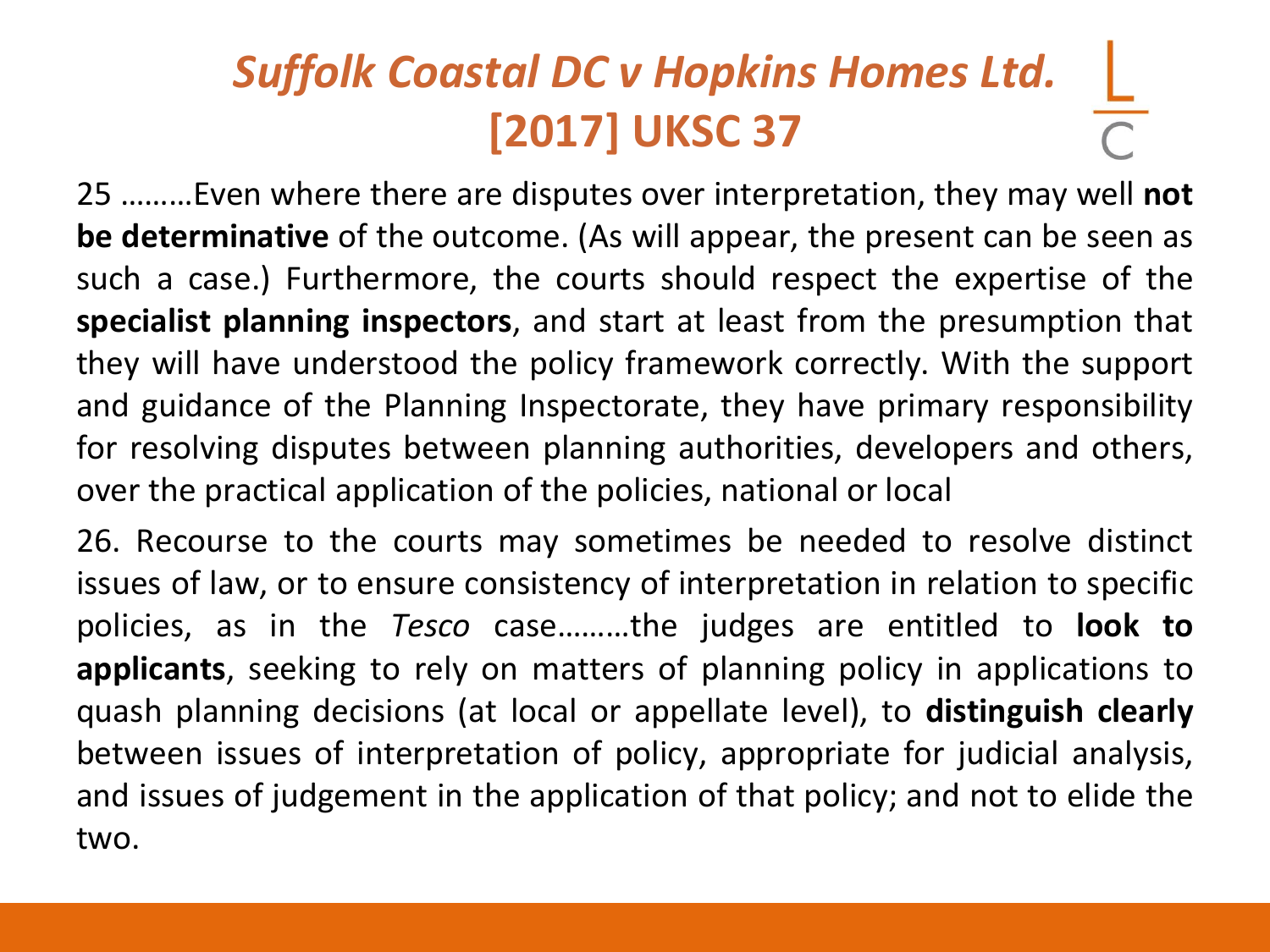#### **SCOPE OF CHALLENGE: CONSISTENCY EXCEPTION**

*Baroness Cumberlege of Newick v SSCLG* [2017] EWHC 2057 (Admin) at [43]. S.288 application by neighbour to quash grant of pp on appeal for up to 50 dwellings:

- Public law principle that policy must be consistently applied (for planning see *North Wiltshire DC v SSEnv* (1993) P&CR 137)
- The LP was adopted after the inquiry development in breach of policy CT1 being outside the settlement boundary.
- However, SoS found that policy was out of date and applied the NPPF[14] tilted balance.
- However, 10 weeks earlier the SoS had found that the policy should be regarded as as up to date in respect of a separate proposal. SOS conceded but developer contested claim.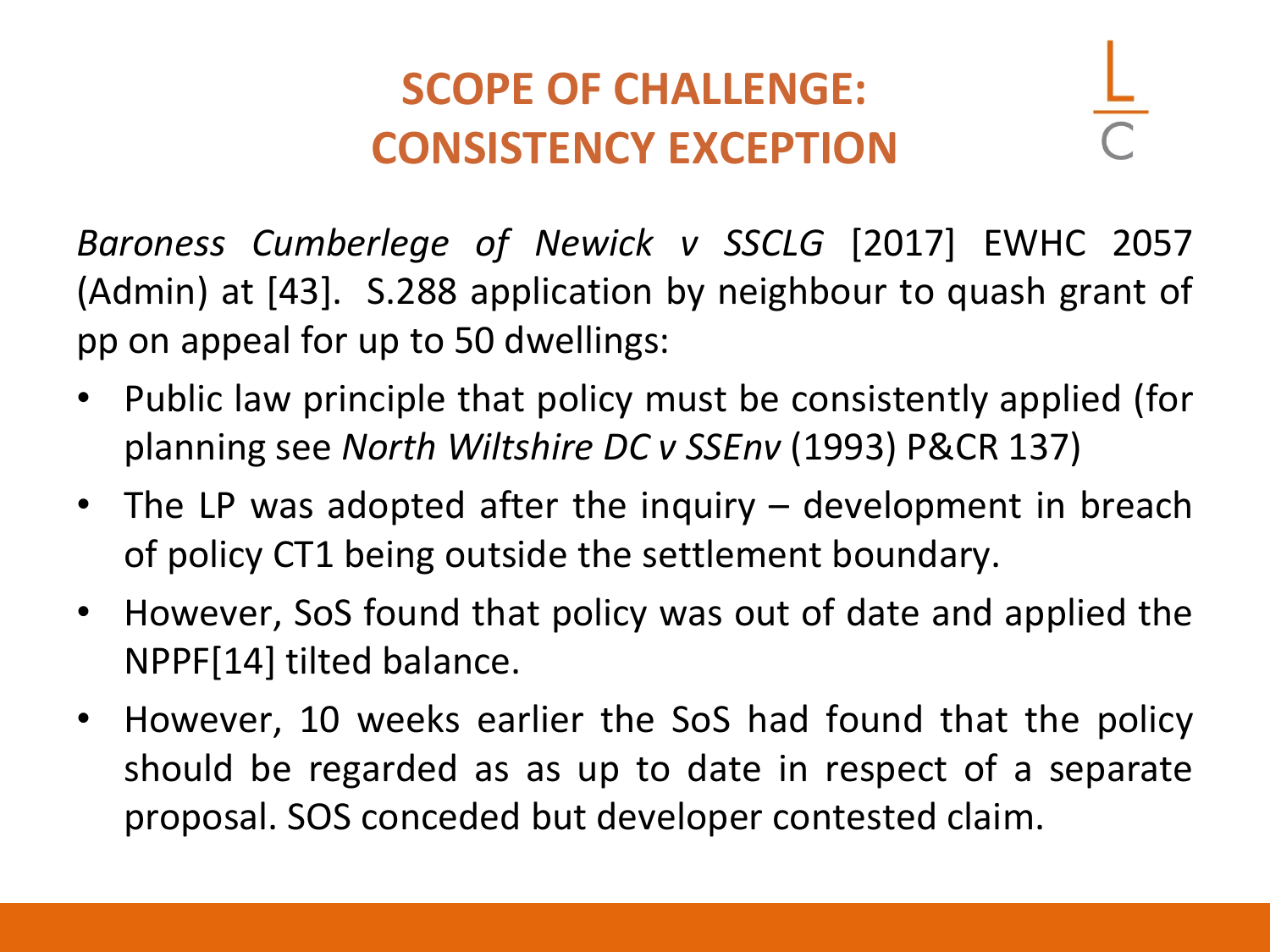## **Consistency (2)**

- In granting planning permission for residential development on the basis that a relevant local development plan policy was out of date, the secretary of state failed to take account of a previous finding that the policy was up to date. That finding was a material consideration which no reasonable decisionmaker would have failed to take into account, and the grant of permission was therefore unlawful.
- That can apply, depending upon the circumstances, even if previous decision not brought to SoS's attention.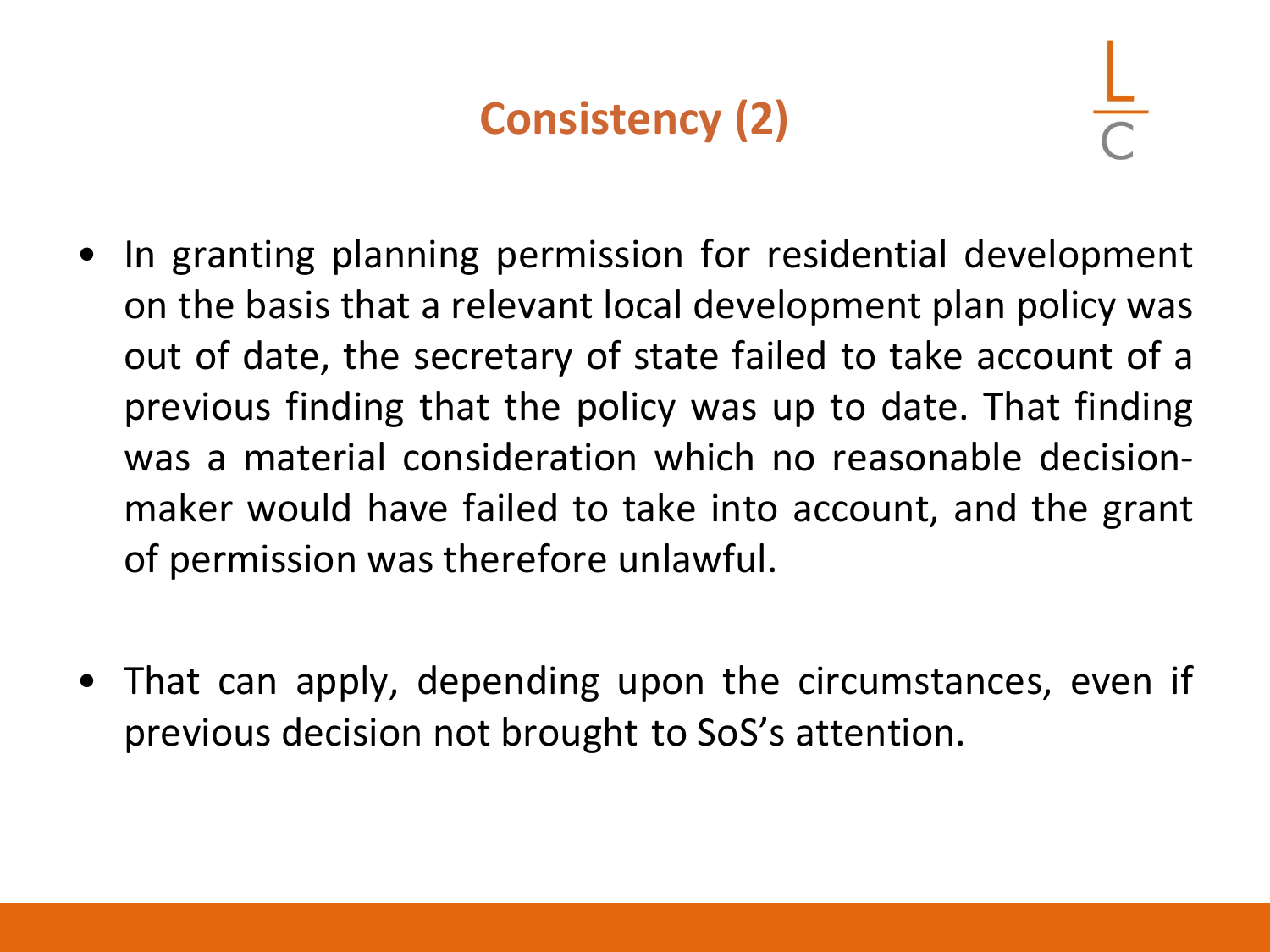**SoS Disagreeing with Inspector** *Gladman v Secretary of State for Communities and Local Government* **[2017] EWHC 2448 (Admin)**

- The High Court quashed the decision of the Secretary of State for Communities and Local Government (SCLG) to dismiss Gladman's appeal against the refusal of planning permission.
- The decision was based on the fact that the SCLG failed to provide an opportunity to the parties to the inquiry to challenge his findings in respect of the LPA's housing land supply, which differed from those of the inspector at the inquiry.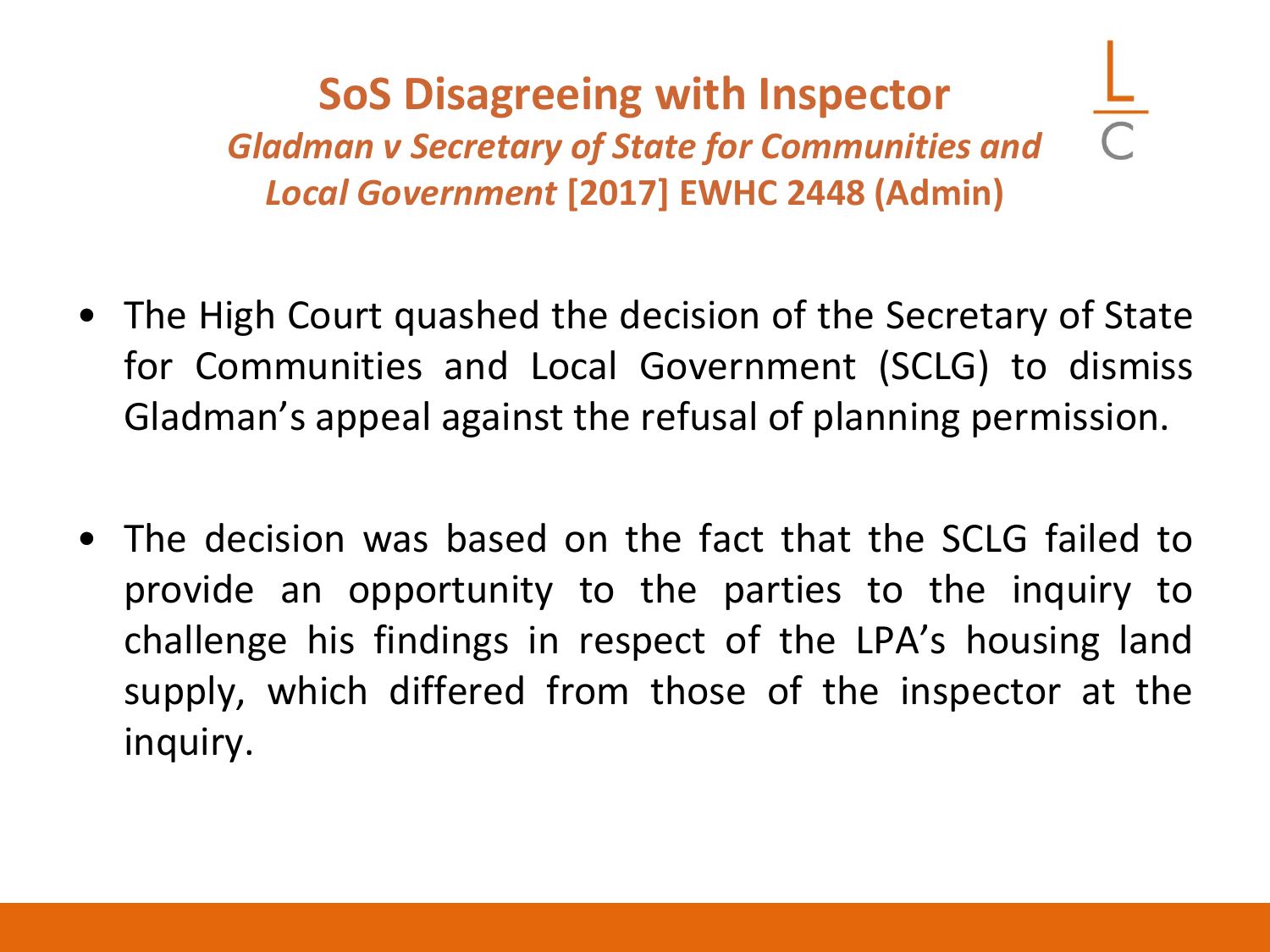## **Gladman v SSCLG (2)**

- 
- Proposal for residential development (up to 180 dwellings) outside settlement boundary, the policies relating to which were found by the Inspector to be out of date
- Inspector found HLS of in the region of 3.73 yrs and applying the the tilted balance found the benefits outweighed the landscape, visual and agricultural land impacts and recommended grant of pp. She took into account the degree of shortfall.
- SoS accepted the need but said this did not translate directly onto a need for housing on this specific site.
- Further, SoS referred to the Council's website as showing that the HLS had moved on – now 5.16/5.4 yrs HLS. SoS said this was not yet robust (no consultation) and assumed between 3.7 and 5hrs and said tilted balance still applied.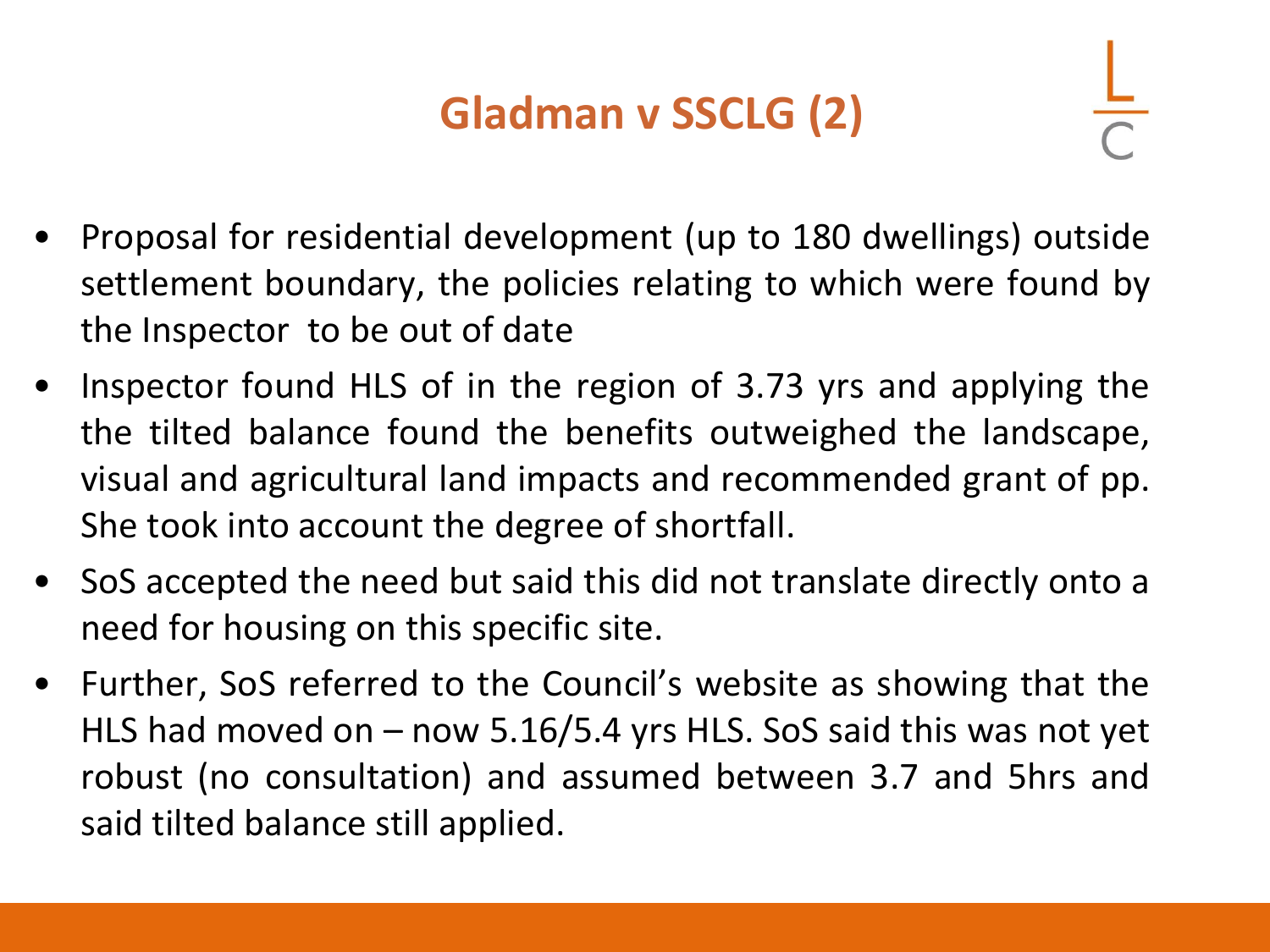#### *Gladman v SSCLG (3)*

- 
- SoS found the relevant policies (including emerging policy) to be up-to-date, having regard to NPPF[49]. He found the countryside policy was consistent with aim in NPPF of protecting the countryside.
- SoS gave significant weight to conflict with countryside policies in terms of visual effects – mod weight to landscape and agricultural land impact and that adverse impacts would substantially outweigh the benefits. Appeal dismissed.
- Mr J Jay held that the SoS had differed from the Inspector on a matter of fact and thus rule 17(5) of the 2000 Procedure Rules applied.SoS should have sought further representations from the parties and did not. Decision quashed.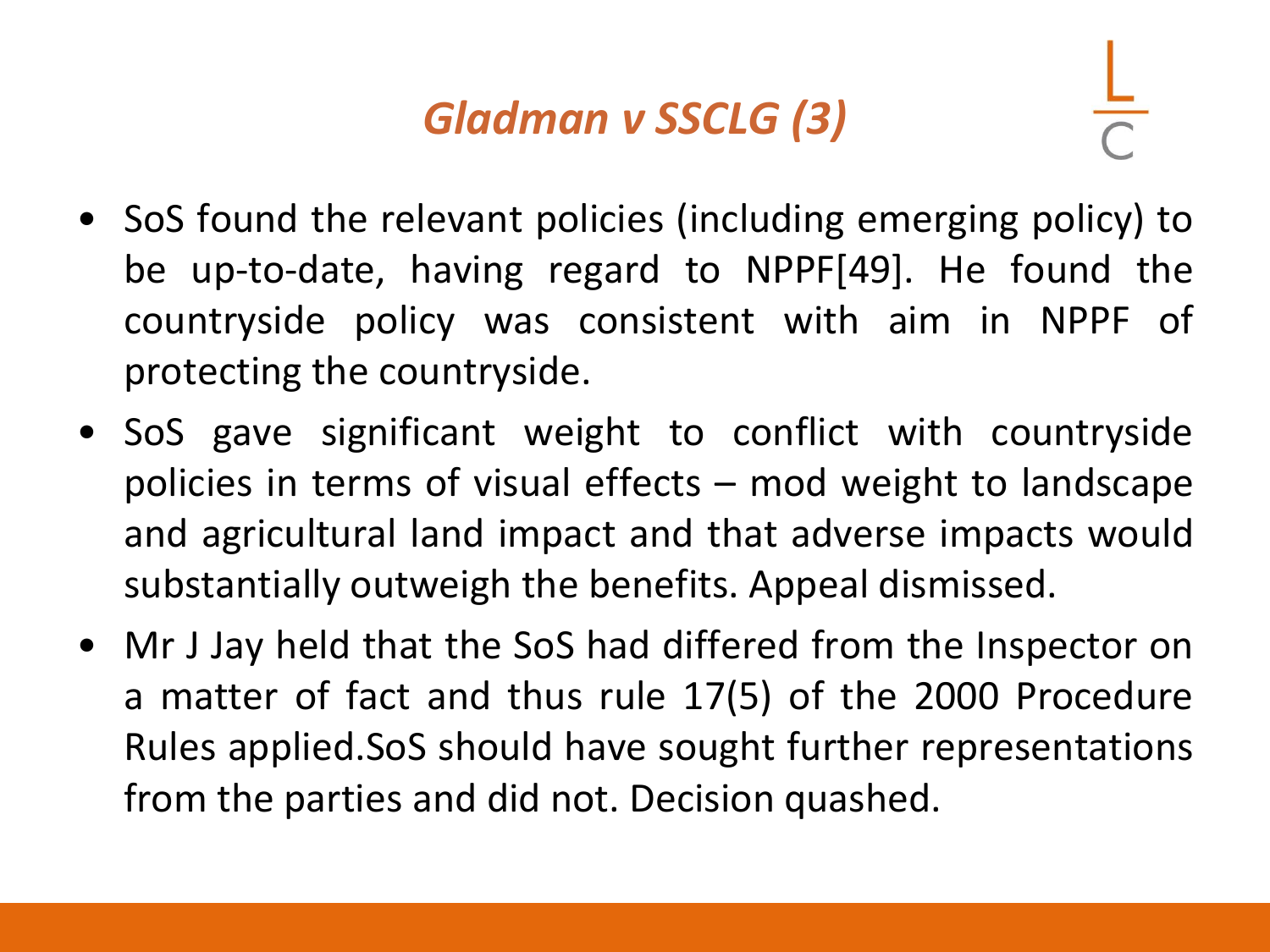# **(3) SOME PROCEDURAL ASPECTS FOR AND COSTS OF A CLAIM**

- *Croke v SSCLG and Aylesbury Vale District Council* [2016] EWHC 2484 (Admin). Permission refused as being out of time. Permission to appeal granted by CA.
- LJ Hickinbottom noted that previous cases all concerned circumstances in which a time limit for doing something at court expires on a Sunday, Bank Holiday or other *"dies non"* on which the court is closed for the day, days of business in the High Court being regulated by para. 2 of CPR PD 2A.
- This case raised whether the principle extended to a case where the court was closed, or not otherwise functioning, for less than the whole of the final day on which a claim must be issued or "made" .
- Also per Hickinbottom LJ "*Judge Robinson proceeded on the basis that there was no jurisdiction for the court to extend time. In my view, that is not strictly the case: even where a time limit is strict, there remains a residual jurisdiction in the court to extend time, e.g. to avoid a breach of human rights*"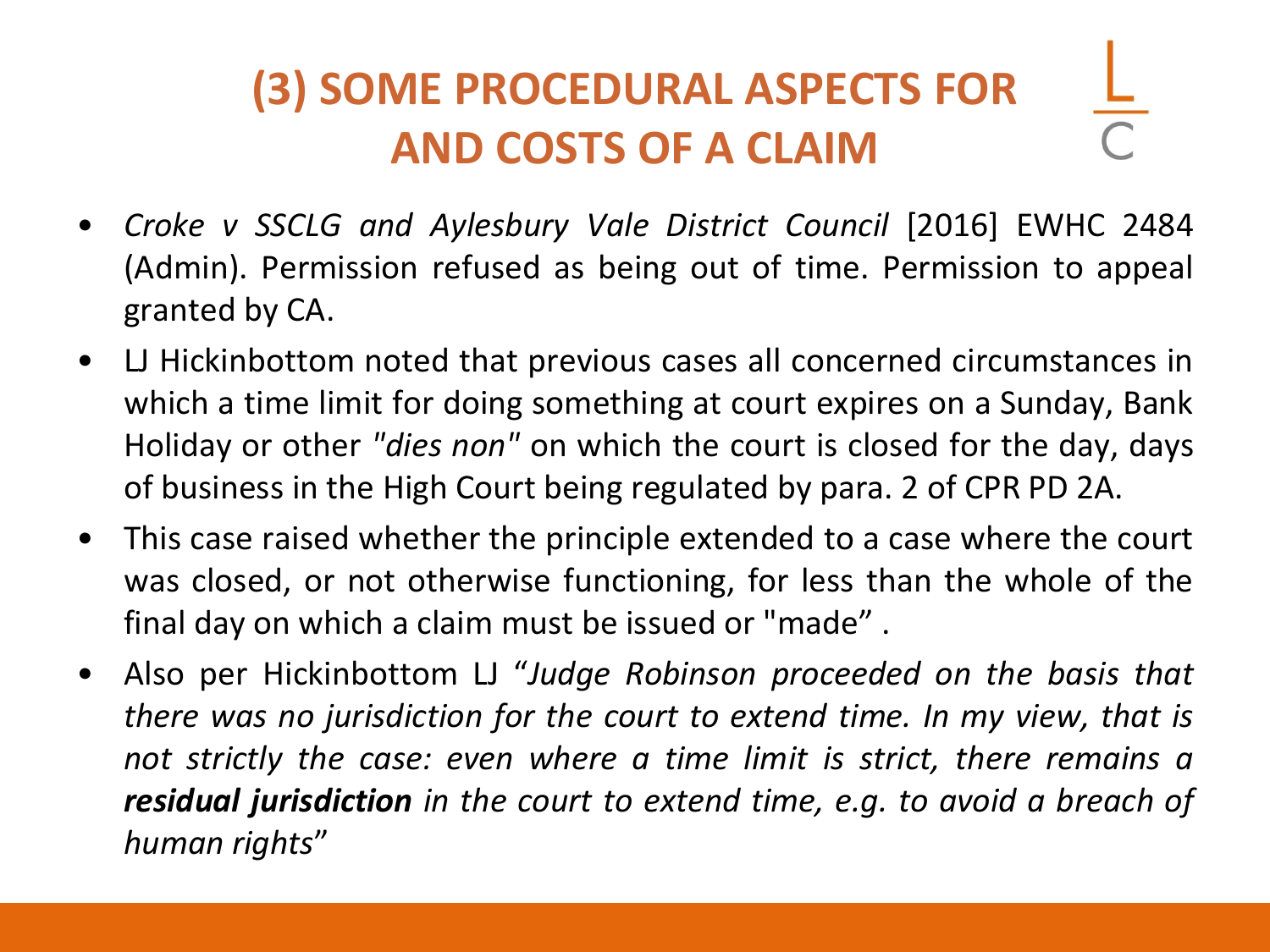#### **COSTS - PCOs**

- *R (oao RSPB v Secretary of State for Justice (2) Lord Chancellor (Defendants) & Civil Procedure Rules Committee (Interested Party)* [2017] EWHC 2309 (Admin)
- The provisions of the Rules in relation to varying the default costs caps were therefore consistent with the applicable EU law when considered in the context of the surrounding procedural rules and practices (see paras. 28, 36-41 of judgment)
- The Rules should provide for hearings relating to variation of the costs caps to be in private in the first instance (paras. 51-57).
- There was a consensus between the parties that all of the costs involved in bringing a case, including a claimant's own costs, could properly be taken into account in assessing whether the default costs caps were appropriate.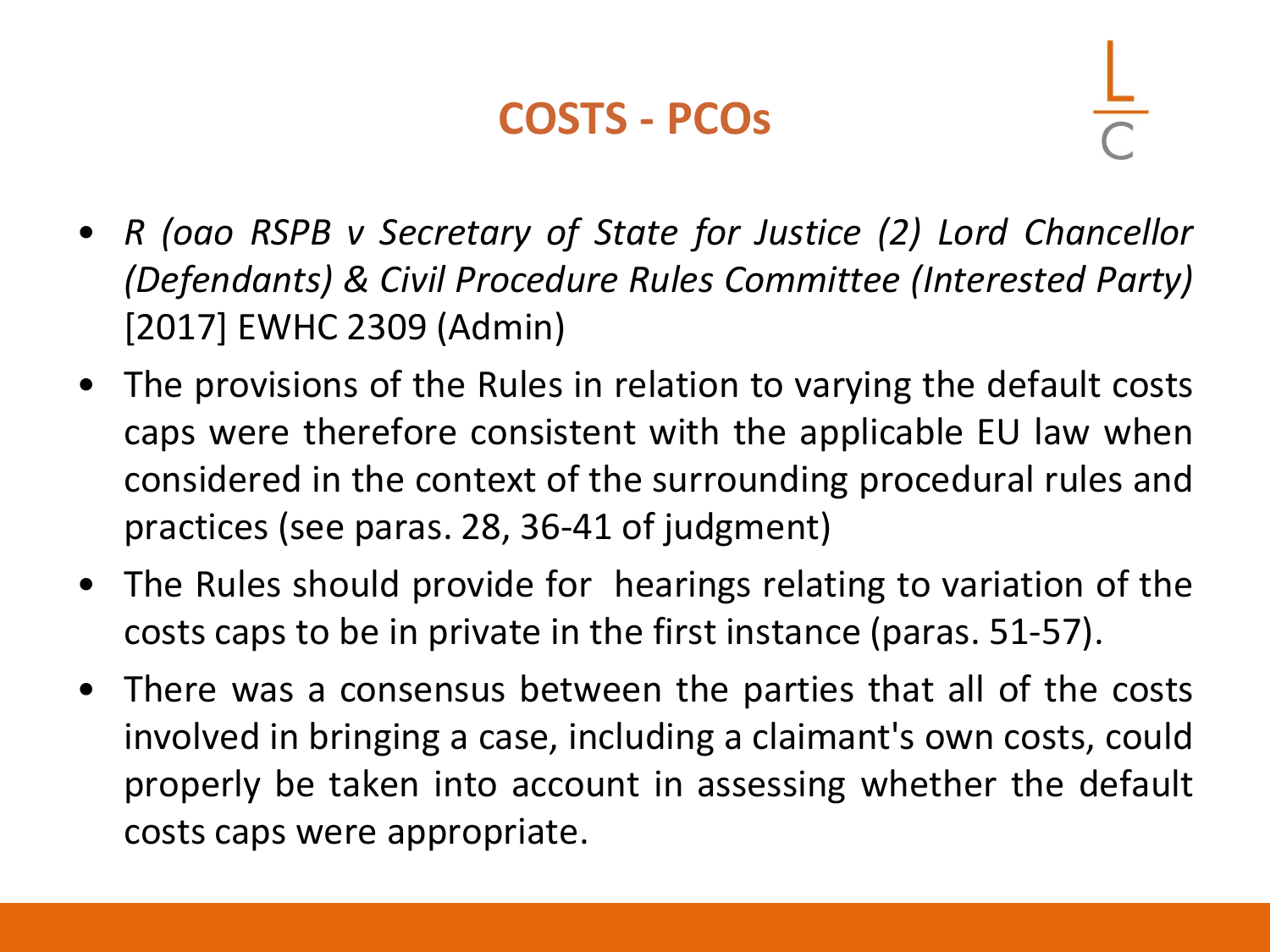### **SCOPE OF CHALLENGE: PROCEDURAL IRREGULARITY**

• *Akhtar* [2017] EWHC 1840 (Admin) - PINS entitled to exclude late representations from Appellant in an enforcement appeal:

The SOS had not acted unfairly or irrationally in refusing to accept the appellant's late representations. The Town and Country Planning (Enforcement) (Written Representations Procedure) (England) Regulations 2002 and Procedural Guide made it clear that he could disregard information submitted outside the normal time limits. It was plainly important for the **effective and efficient administration of appeals that there were time limits for submission of documents that should be abided by unless there was a very good reason**.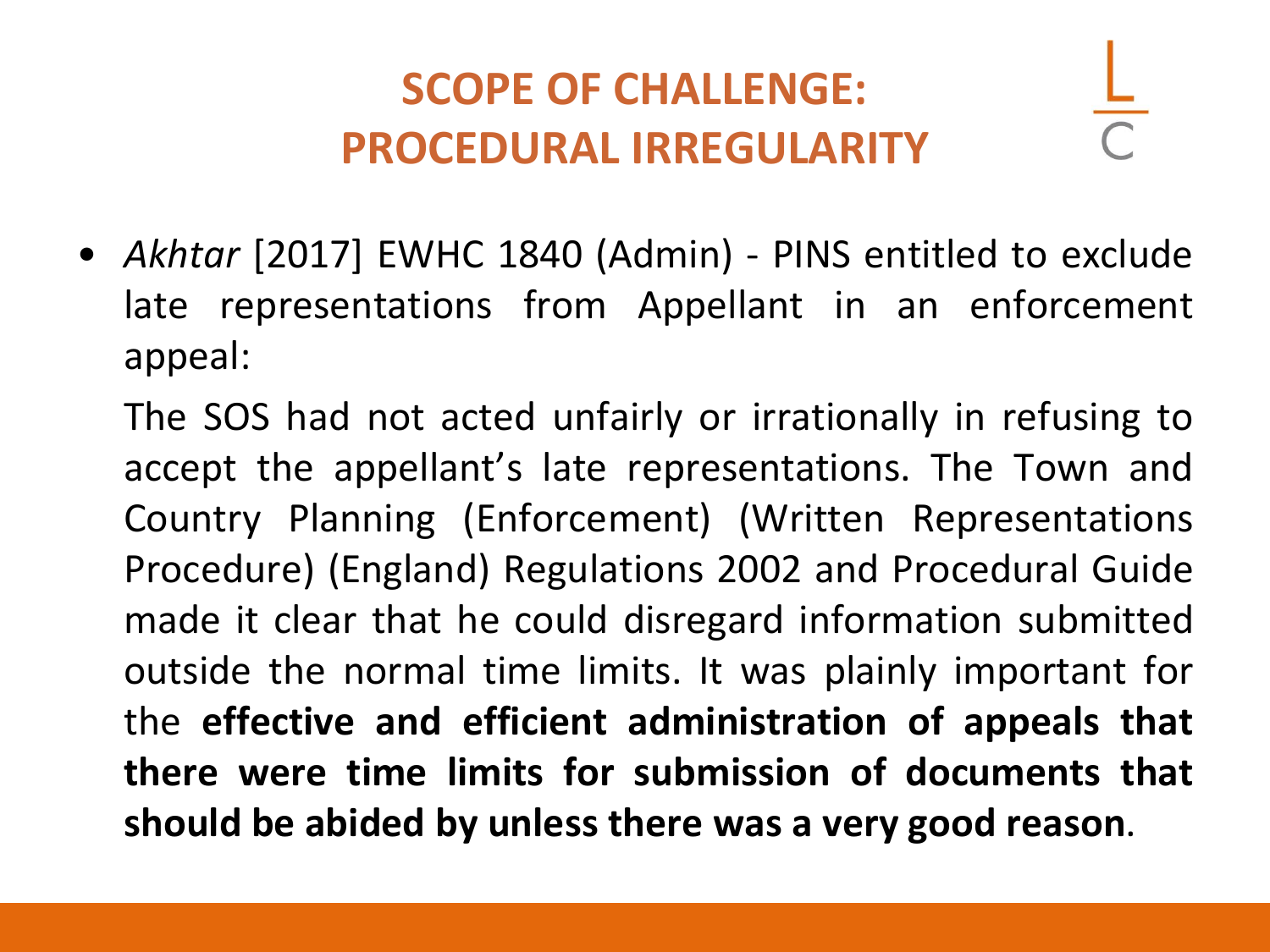# **(4) APPEALS**

- Permission to appeal is required for an appeal against a refusal of permission (CPR r.52.15B) and re. a full decision (CPR r.52.3)
- If permission not sought from or refused by the High Court can seek permission from the CA of appeal but significant change in the procedure and rights relating to that:
- Under CPR r.52.5 (from 3 October 2016) such an application for permission will normally only be considered on the papers unless save at the J's discretion and where the J considers it cannot fairly be considered without an oral hearing.
- Where the refusal of permission records that the review is TWM ("truly bound to fail" – *Hossain v SS Home Department* [2016] EWCA Civ 82 & CPR 52.15B(2)*)* permission may be sought from the CA within 7 days of service on the claimant of the H Ct refusal.